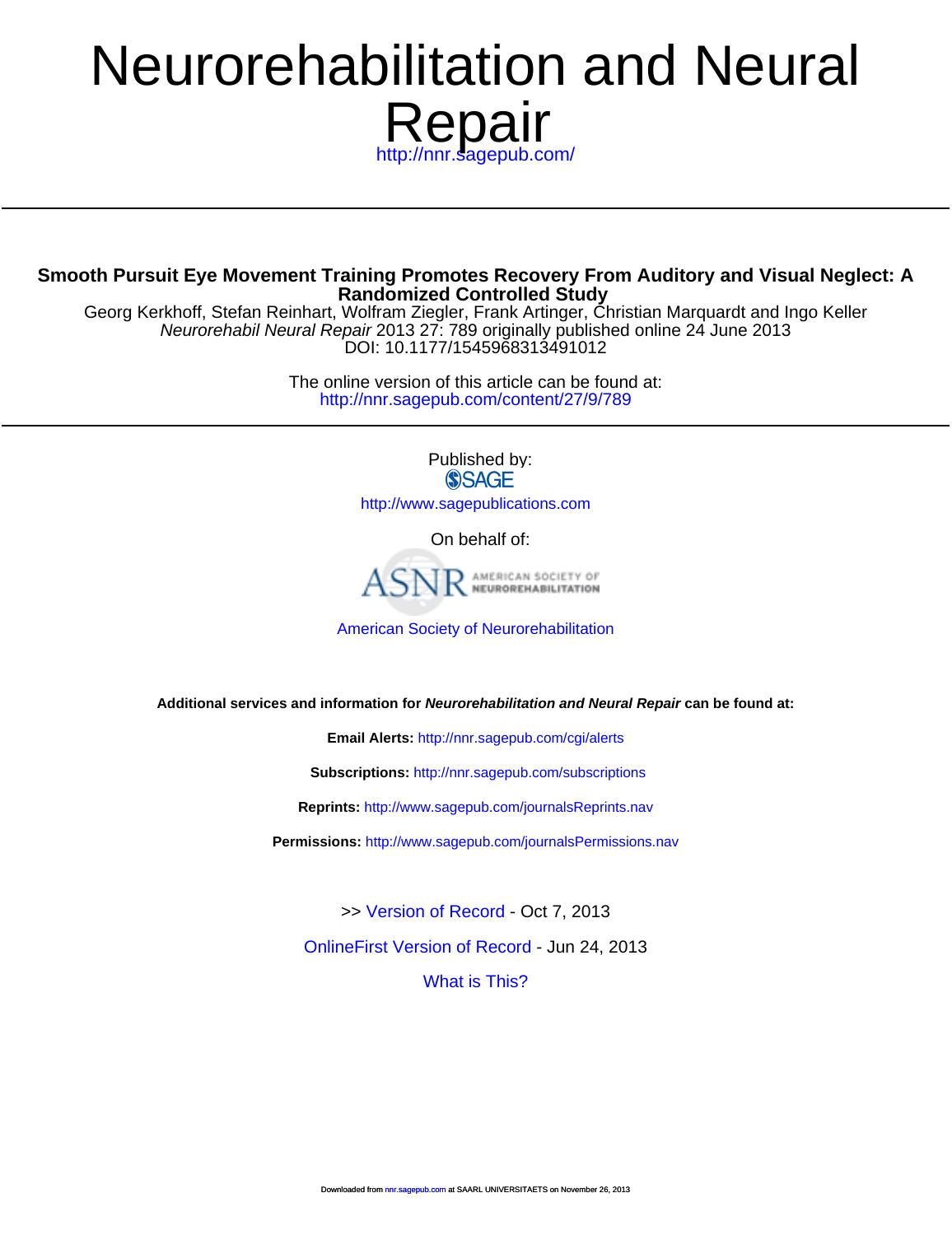# **Smooth Pursuit Eye Movement Training Promotes Recovery From Auditory and Visual Neglect: A Randomized Controlled Study**

Neurorehabilitation and Neural Repair 27(9) 789–798 © The Author(s) 2013 Reprints and permissions: sagepub.com/journalsPermissions.nav DOI: 10.1177/1545968313491012 nnr.sagepub.com **SSAGE** 

 $\mathbf{G}$ eorg Kerkhoff, PhD<sup>1</sup>, Stefan Reinhart<sup>1</sup>, Wolfram Ziegler, PhD<sup>2</sup>, Frank Artinger, PhD<sup>3</sup>, Christian Marquardt, PhD<sup>4</sup>, and Ingo Keller, PhD<sup>5</sup>

#### **Abstract**

*Background*. No treatment for auditory neglect and no randomized controlled trial evaluating smooth pursuit eye movement therapy (SPT) for multimodal neglect are available. *Objective*. To compare the effects of SPT and visual scanning therapy (VST) on auditory and visual neglect in chronic stroke patients with neglect. *Methods*. A randomized, prospective trial was conducted. Fifty patients with left auditory and visual neglect were randomly assigned. Twenty-four patients completed SPT therapy and 21 patients VST. Five patients (4 VST, 1 SPT) were lost. Each group received 1-hour sessions of neglect therapy for 5 consecutive days totaling 5 hours. Outcome measures in visual neglect (digit cancellation, visuoperceptual- and motor line bisection, paragraph reading) and auditory neglect (auditory midline) were assessed twice before therapy, thereafter, and at 2-week follow-up. The SPT group practiced smooth pursuit eye movements while tracking stimuli moving leftward. The VST group systematically scanned the same but static stimuli. Both groups were divided into subgroups, and effects were separately investigated for mild and severe neglect. *Results*. Both groups did not differ before therapy in clinical/ demographic variables or neglect severity (auditory/visual). After treatment, the SPT group showed significant and lasting improvements in all visual measures and normal performance in the auditory midline. Neither visual nor auditory neglect impairments changed significantly after VST. Moreover, the treatment effect sizes (Cohen's *d*) were considerably higher for visual and auditory neglect after SPT versus VST, both for mild and severe neglect. *Conclusions*. Repetitive contralesional, smooth pursuit training induces superior, multimodal therapeutic effects in mild and severe neglect.

#### **Keywords**

stroke rehabilitation, spatial neglect, auditory neglect, visual field, smooth pursuit eye movement

#### **Introduction**

Spatial neglect is a challenging and complex disorder.<sup>1</sup> Typically, it is characterized by an inability to respond to sensory stimuli (visual, auditory, tactile, olfactory) in the contralesional hemispace of a neurological patient.<sup>1</sup> Despite spontaneous recovery, approximately a third of all neglect patients present chronic neglect 1 year after stroke with major impairments in attention and perception.<sup>2</sup> Moreover, associated awareness deficits impair recovery<sup>3</sup> and interfere with treatment of hemiparesis.<sup>4</sup> Nevertheless, the past decade has seen substantial advances in neglect therapy, with studies showing that optokinetic stimulation (OKS) with pursuit eye movements,  $5-7$  attention training,  $8,9$  visuomotor feedback,<sup>10</sup> neck-proprioceptive training,<sup>11</sup> prism adaptation,<sup>12</sup> and transcranial magnetic stimulation<sup>13,14</sup> all effectively reduce *visual* neglect. However, few randomized controlled trials (RCTs) are available,<sup>15,16</sup> and the

results of such trials do not necessarily confirm therapeutic effects of some interventions, such as prism adaptation.<sup>17</sup> In addition, no established treatment is available for *auditory* neglect, which is surprising given its frequency.<sup>18</sup> Only recently have researchers begun to investigate potential treatments for auditory neglect.<sup>19,20</sup>

<sup>2</sup>Neuropsychologische Klinik, Stadtklinikum München, Germany  $3$ University of Applied Sciences, Mechanical Engineering and Mechatronic, Karlsruhe, Germany 4 Science & Motion GmbH, München, Germany

<sup>5</sup>Schön Klinik Bad Aibling, Bad Aibling, Germany

**Corresponding Author:**

Georg Kerkhoff, Saarland University, Clinical Neuropsychology Unit and Outpatient Service, Building A.1.3., D-66123 Saarbruecken, Germany. Email: kerkhoff@mx.uni-saarland.de

<sup>1</sup> Saarland University, Saarbruecken, Germany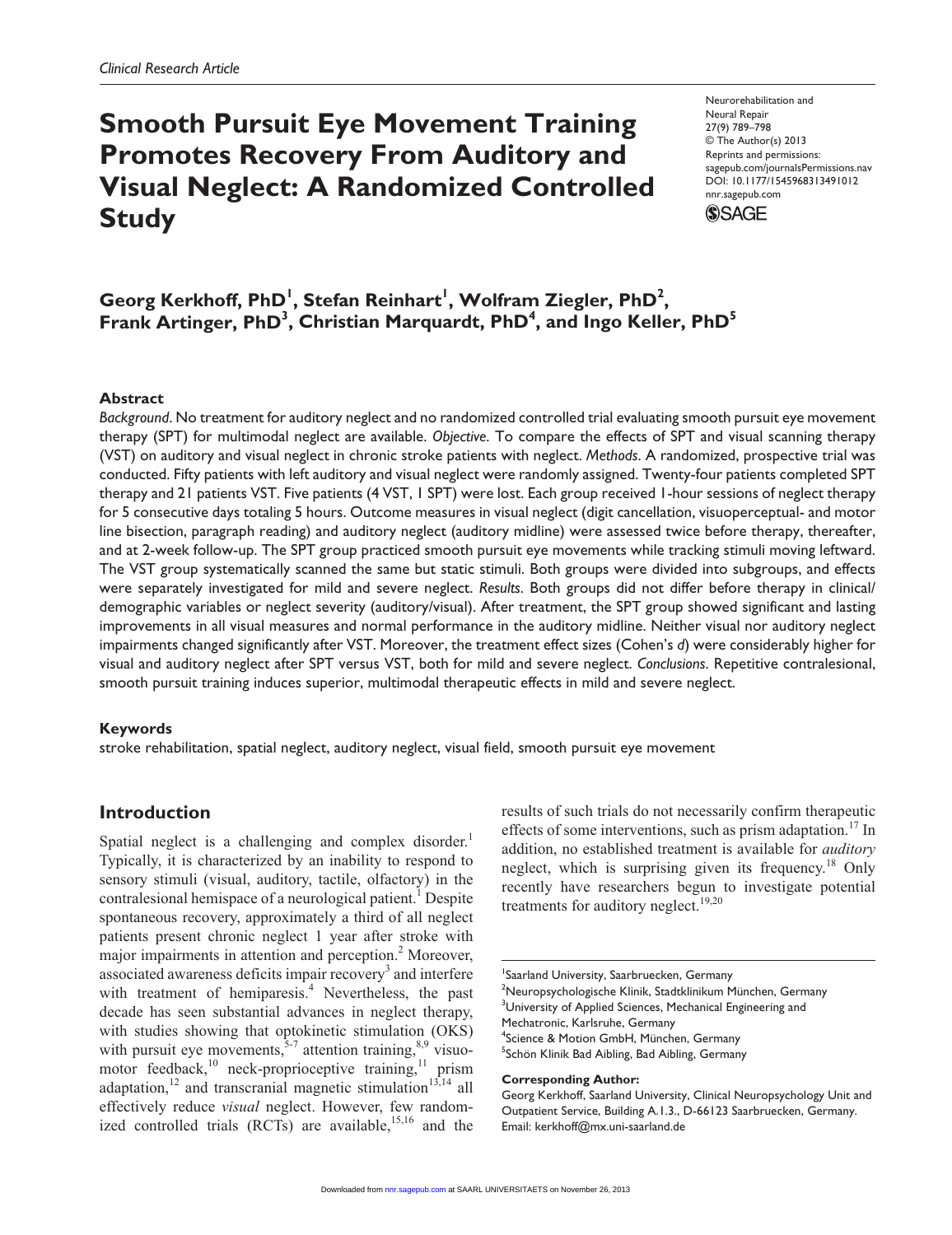Recent studies using OKS with *s*mooth *p*ursuit eye movement *t*raining (SPT) via moving displays to the contralesional side showed substantial and lasting improvements in *visuospatial*<sup>5,6,21</sup> and *tactile* neglect.<sup>7</sup> These positive effects may result from the fact that pursuit eye movements are easier for subacute neglect patients than saccadic eye movements to the neglected hemispace. $22$ Moreover, this type of stimulation activates multiple cortical and subcortical regions in healthy subjects (temporoparietal cortex, basal ganglia, brain stem, cerebellum<sup>23-25</sup>), some of which are involved in eye movements and gaze shifts. Primate studies<sup>26</sup> found largely congruent and overlapping receptive fields of neurons in the monkey's ventral intraparietal cortex. Crucially, these neurons have been shown to have bimodal properties by responding to visual *and* auditory spatial stimuli, thereby enabling the audiovisual integration of information into a modality invariant representation of external space. Accordingly, right temporoparietal lesions frequently cause visual *and* auditory neglect.<sup>19</sup> Recently, we showed a rapid but transient normalization of the subjective auditory midline in neglect patients after 20 minutes of SPT, persisting several hours poststimulation.19 Moreover, 20 sessions of SPT induced lasting recovery from visual *and* auditory neglect in 3 patients.<sup>19</sup> In the present RCT, we attempted to clarify 2 issues: (*a*) Does repetitive SPT of 5 treatment sessions reduce visual *and* auditory neglect to a significantly greater extent than 5 sessions of standard visual scanning therapy (VST)? (*b*) Do these improvements remain stable for at least 2 weeks posttreatment?

# **Methods**

#### *Participants*

Fifty stroke patients with left-sided neglect (time postlesion ≥ 1 month) were consecutively recruited provided they met the following inclusion criteria: right-hemispheric stroke with no previous history of cerebrovascular disease; signs of left neglect in at least 3 out of the 5 used visual neglect tests (perceptual/motor line bisection, single/double digit cancellation, paragraph reading; for description see Assessment, below, results in Table 1) and in the auditory midline test; no psychiatric disorder and no peripheral hearing deficit. In addition, only patients who were able to sit in a wheelchair for 50 minutes were selected. Finally a minimum stay in the clinic for 6 weeks was required to complete the study protocol. Sensorimotor disturbances were assessed by a neurologist, and visual fields were mapped perimetrically.<sup>27</sup> All subjects had at least 9 years of education and a corrected visual acuity of at least 0.70 (20/30 Snellen equivalent) for the near viewing distance (0.4 m). In total, 45 patients completed the study including the follow-up phase (Table 1). Five patients (4 VST group, 1 SPT group) were discharged before completing the study because health insurance providers declined further funding of the patients' hospitalization.

#### *Study Design*

Patients were allocated randomly to a treatment group by a person not involved in the study who drew cards from a sealed envelope after baseline 2. Every patient was examined in a single subject baseline design with a treatmentfree interval of 2 weeks *before* treatment and an identical follow-up period of 2 weeks after treatment ended. Four assessments were carried out: 2 pretests resulting in 1 averaged baseline before treatment, a posttest, and a follow-up 2 weeks after the posttest. The treatment started immediately after the second pretest (Baseline) and consisted of five 50-minute sessions, held over a period of 7 to 9 days. Apart from this treatment all patients received standard occupational therapy and physiotherapy, but no other neglect or attentional training. Informed consent according to the Declaration of Helsinki II was obtained from all participants, and the study was approved by the local ethics committee (Bavarian Medical Association). Figure 1 summarizes the patient recruitment and retention.

#### *Assessment and Outcome Measures*

*Cancellation.* Patients were instructed to cancel with a pen in their right hand, all target digits (eg, all 20 number "8" items) distributed randomly among 200 single distractor digits ranging from "0" to "9" and presented on a  $29 \times 21$  cm white piece of paper in front of the patient. This cancellation task was administered 3 times with a different target item at each measurement date. The number of omissions in the left and right hemifields was counted (maximum 10 per hemispace and task) and added across all 3 tasks resulting in a maximum of 30 omissions for each hemifield. In a more demanding dual cancellation version, 2 types of target digits (ie, all "1" and "9" numbers) had to be cancelled on 3 different sheets of paper that were identical to those in the single cancellation task (maximum 20 targets per hemispace). Cancellation tasks are reliable during repeated testing.<sup>28</sup> Moreover, dual cancellation tasks increase attentional load, produce more omissions, and are therefore more sensitive.<sup>2</sup>

*Paragraph reading.* Indented reading texts are highly sensitive for neglect in daily life<sup>30</sup> and were included to examine treatment transfer to a nontrained but important activity of daily living. Twenty parallel versions of a paragraph reading test were used.<sup>31</sup> Fifty-five words were arranged in 6 double-spaced lines with irregularly indented margins on both sides. Each text was printed in Arial 12 point font on a  $25 \text{ cm} \times 9 \text{ cm}$  sheet of paper. Five texts were presented successively in each session. The mean number of omissions across the 5 reading tests was calculated.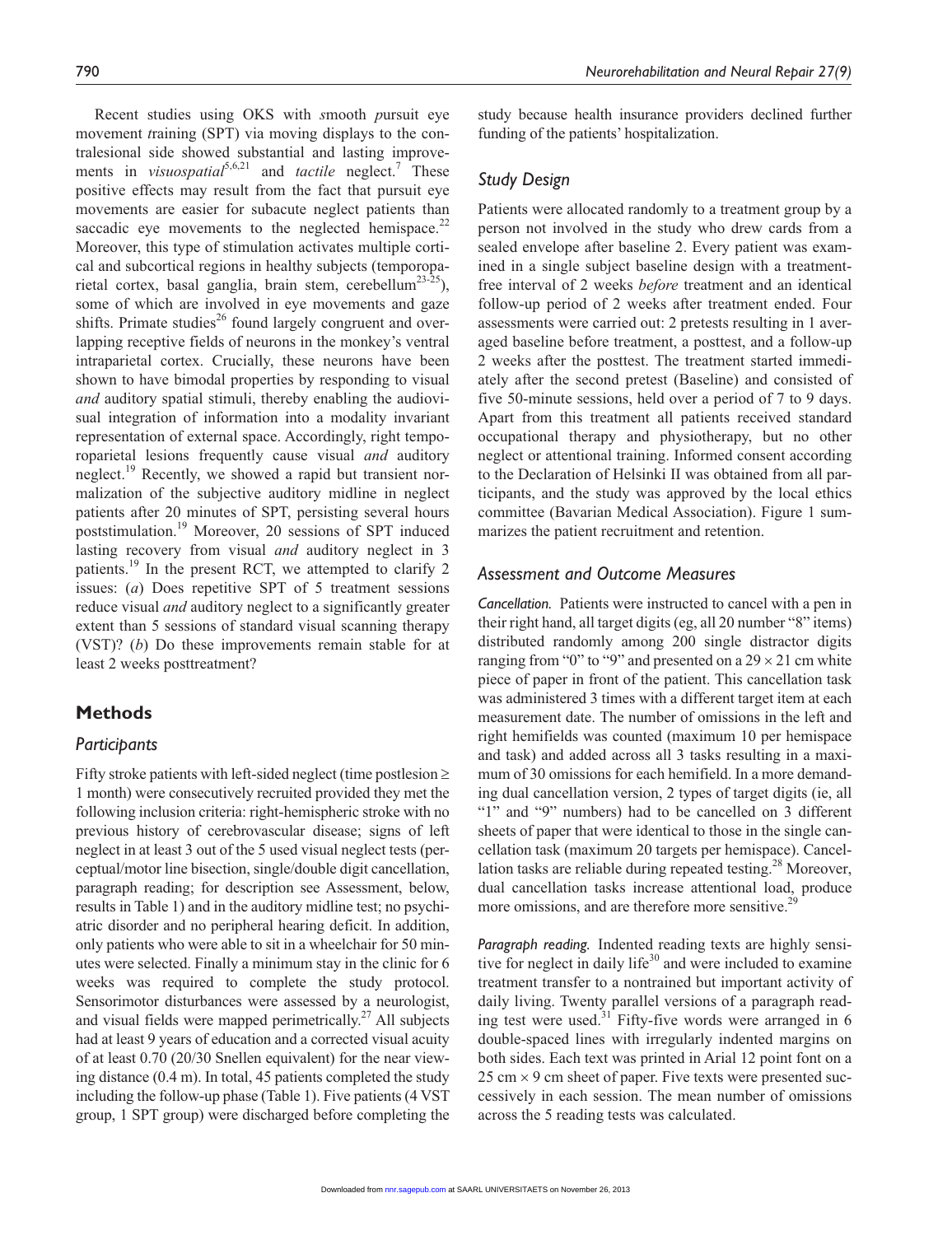| Table 1. Demographic/Clinical Data and Assessment Scores for Both Groups at Pretreatment 1 (Baseline 1). <sup>3</sup> |  |  |
|-----------------------------------------------------------------------------------------------------------------------|--|--|
|-----------------------------------------------------------------------------------------------------------------------|--|--|

| Sample Size                                                                            | Visual Scanning Training $(n = 21)$ | Smooth Pursuit Training ( $n = 24$ ) | Statistical Comparison (P) |
|----------------------------------------------------------------------------------------|-------------------------------------|--------------------------------------|----------------------------|
| Stroke etiology                                                                        | 17 ischemic, 4 hemorrhagic          | 20 ischemic, 4 hemorrhagic           |                            |
| Parietal lesion                                                                        | 10                                  |                                      |                            |
| Temporal lesion                                                                        |                                     |                                      |                            |
| Frontal lesion                                                                         |                                     |                                      |                            |
| Occipital lesion                                                                       |                                     |                                      |                            |
| Subcortical lesion (thalamus, BG)                                                      |                                     |                                      |                            |
| Months since stroke (mean, median)                                                     | Mean: 5.24 (1-34), Mdn: 3           | Mean: 3.58 (1-10), Mdn: 3            | .29                        |
| Age (years; range)                                                                     | 59.86 (36-73)                       | 58.50 (37-74)                        | .64                        |
| Sex (male/female)                                                                      | 14/7                                | 16/8                                 | $1.00*$                    |
| Hemiparesis                                                                            | 19 left                             | 23 left                              | $.47*$                     |
| Visual field defect; field sparing (°)                                                 | $15/5^\circ$                        | $19/6^\circ$                         | .55*                       |
| Neglect test 1: Perceptual line bisection<br>(deviation in mm)                         | $+18.99$ right-sided ( $-15$ to 65) | $+25.15$ right-sided (-2 to 94)      | .47                        |
| Neglect test 2: Visuomotor line bisection<br>(deviation in mm)                         | $+15.93$ right-sided (-13 to 60)    | $+19.54$ right-sided (-2 to 88)      | .57                        |
| Neglect test 3: Digit cancellation, single<br>target (omissions left/right, max 10/10) | $6.52/2.61(0-10/0-9)$               | $5.98/1.81(0-10/0-9)$                | .59/.30                    |
| Neglect test 4: Digit cancellation, dual<br>targets (omissions left/right, max 20/20)  | $11.11/5.00(0-20/0-17)$             | 11.77/4.64 (2-20/0-20)               | .75/0.81                   |
| Neglect test 5: Reading (omissions, max<br>55)                                         | $12.90(0-44)$                       | $12.97(0-47)$                        | .99                        |
| Neglect test 6: Auditory midline (deviation<br>from midline in °, max 90° left/right)  | $+13.71^{\circ}$ right-sided (1-28) | $+10.53$ ° right-sided (-3 to 33)    | .13                        |

Abbreviations: BG, basal ganglia, Mdn, median.

a Mean values and ranges (in brackets) are reported. Neglect tests: Single/double digit cancellation: number of omissions on the left/right side of the page (cutoff: max 10% per hemifield); Perceptual/motor line bisection: horizontal deviation from true midline in mm (cutoff: ±5 mm); Reading: omissions and substitutions in a 55 word indented reading test; Auditory midline (cutoff: <−7° and >+4° deviation). *P*: 2-tailed statistical significance (*t* test, respectively, \*chi-square test for categorical data). Note that only the primarily affected lobe is indicated in the table and that all patients had additional lesion locations in other lobes. For more details see Methods.



**Figure 1.** Flow chart of recruitment and retention. Abbreviations: SPT, smooth pursuit training; VST, visual scanning training.

*Line bisection.* Two versions were used. In the perceptual version (10 trials) a  $24 \times 1$  cm yellow horizontal bar against black background was presented centrally on a PC screen at a distance of 0.4 m from the patient. On the right side of the bar a small vertical black slit was visible  $(2 \times 10 \text{ mm})$  that had to be positioned in the center of the bar. The objective center of the bar was aligned with the patient's body sagittal plane. The examiner moved the slit by key-press on the keyboard based on the patient's verbal feedback into the subjective midline position. In the motor version (3 trials) a 200 mm long and 5 mm wide black horizontal line was presented centrally on a  $29 \times 21$  cm large white sheet of paper. The patient was instructed to bisect the line with the right hand using a pencil. The purpose of both tasks was to assess the possible transfer of treatment effects into perceptual and motor domains of visual neglect.

*Auditory tests.* The peripheral hearing functions in all patients were screened with a Philips HP 8741/31 puretone audiometer in a sound-shielded room. Hearing sensitivity (loss in dB) was within normal limits and showed no significant difference between the 2 ears and both treatment groups (all *P*s >.05). Auditory neglect was assessed with the auditory subjective midline test (details and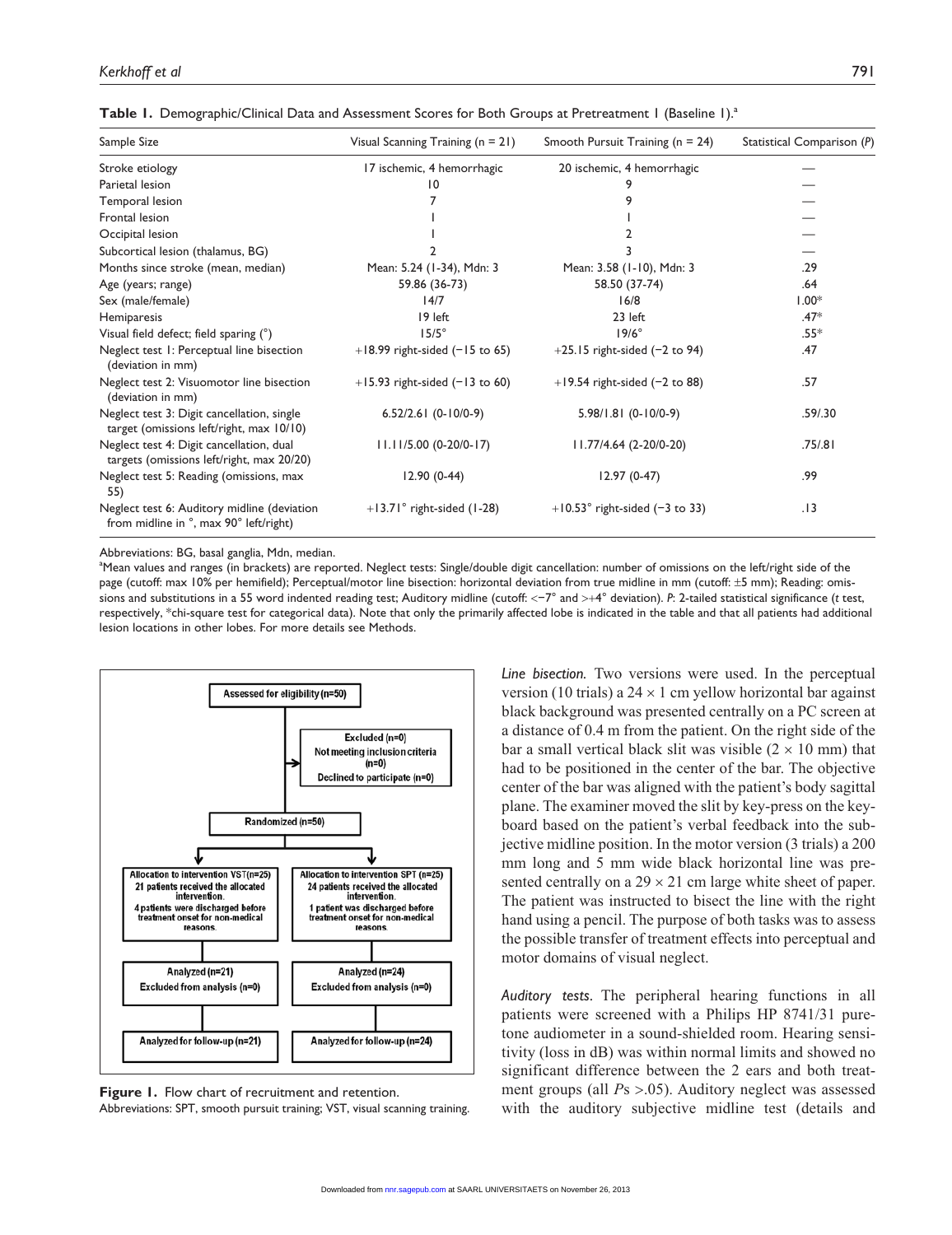normative values<sup>19</sup>). Subjects listened to *sound* stimuli (3) seconds of white noise, sound pressure level: 75 dB) sequentially presented over headphones (AKG K240), with a spatial resolution of  $5^\circ$  in front space. The starting position was pseudo-randomized between the 2 hemispaces to control for any bias. The subject's head rested on a head/ chinrest while viewing a red central fixation spot (0.5°, 30 Lux). Subjects indicated whether the sound came from the left, right, or directly from their subjective midline position. Following each "left" or "right" response a new stimulus located 5° more toward the opposite direction of the perceived sound position was presented. This adjustment procedure was repeated until the subject indicated that the sound represented his subjective midline. Each session consisted of 20 trials with an equal number of 10 starting positions per hemispace.<sup>19</sup>

#### *Treatments*

SPT stimuli were presented on a 17-in. PC monitor (eccentricity: 44.8° horizontal, 34.8° vertical, refresh rate 75 Hz) in a distance of 0.4 m from the patient. The patients were instructed to look at computer-generated random displays of 30 to 70 dots (of all colors, size: 2° to 4°) on a dark background, all moving coherently toward the left, contralesional hemispace with a speed varying from 2.6° to 11.2°/s. Movement speed and the number of stimuli on the display changed from trial to trial to keep patients alert. Subjects were encouraged to make smooth pursuit movements toward the direction of the motion and return with their eyes to the ipsilesional side of the screen each time they reached the (contralesional) border of the screen. Eye movements were monitored by the therapist for the duration of the session from the side. No head movements were allowed and controlled by the therapist. Patients in the VST group received treatment using the same setup, device, and stimuli as for SPT. However, all visual stimuli were displayed *stationary.* Patients were instructed to scan the array systematically (horizontally, vertically) by starting on the top left corner and ending at the bottom right of the screen. Patients searched for specific target symbols on the display (ie, all red circles). Scanning strategies were repeatedly explained to the patients and the timing of treatment and breaks was identical to the SPT group. Patients were encouraged repeatedly to make (saccadic) eye movements to the left side. No head movements were allowed. Each SPT/VST therapy session consisted of 4 runs of 10 minutes duration, with short breaks (2 minutes) between these runs. Thus, the only crucial difference between the 2 treatments was in the moving versus stationary presentation of the visual stimuli, and in the type of eye movements exacted from the patient (voluntary saccades during VST vs pursuit eye movements and saccades during SPT).

#### *Statistical Analysis*

A series of mixed ANOVAs was carried out with Treatment (SPT vs VST) as between-group factor and Measurement Point (Baseline 1, Baseline 2, Posttest, Follow-up) as within-group factor. The chosen  $\alpha$  level of .05 was Bonferroni-corrected for multiple comparisons (*t* tests). Additionally, both treatment groups were split into moderately versus severely impaired subgroups, and effects sizes in these subgroups were computed.

# **Results**

# *Demographic Comparison of the 2 Treatment Groups at Treatment Onset*

The 2 neglect groups did not differ significantly with respect to sex ( $\chi^2$  = 0.00, *P* = 1.00), frequency of visual field defects  $(\chi^2 = 0.36, P = .55)$ , presence of paresis  $(\chi^2 = 0.52, P = .47)$ , age ( $t$ [43] = −0.48,  $P = .64$ ), or time since lesion ( $t$ [43] = −1.08, *P* = .29). The clinical and demographic data are shown in Table 1.

## *Group Comparisons at Baseline*

Separate univariate ANOVAs with the factors Group (VST and SPT) and Time (first and second baseline) were performed for each task to rule out spontaneous remission, repetition, or unspecific training effects between the 2 baselines as well as preexisting group differences. There were no significant main effects of Group in any of the measured variables (largest  $F[1, 43] = 2.45$ ,  $P = .124$  [Auditory Midline] and no significant Group  $\times$  Time interactions [largest  $F[1,$ ],  $43$ ] = 2.05,  $P = .16$  [Reading Omissions]). Therefore, the pretreatment performances of the SPT and the VST groups can be assumed to be comparable. A (marginally) significantly *deteriorated* second baseline compared to the first was found for the Dual Cancellation Test with less targets detected on the left side of the array  $(F[1, 43] = 4.01, P =$ .052). All main effects of Time were not significant either (largest  $F(1, 43) = 1.10$ ,  $P = .30$  [Reading Omissions]). These results indicate neither significant *improvements* from the first to the second baseline (indicative of spontaneous remissions) nor significant differences between the 2 experimental groups, nor significant Group  $\times$  Time interactions. Based on these findings, all subsequent analyses ware carried out using data that were collapsed across both baseline measures.

## *Treatment Comparisons*

Separate  $2 \times 3$  ANOVAs with the factors Group (SPT and VST) and Time (pooled baseline, posttest, follow-up) were carried out for reading omissions, deviations in perceptual and motor line bisection, and the auditory midline task. The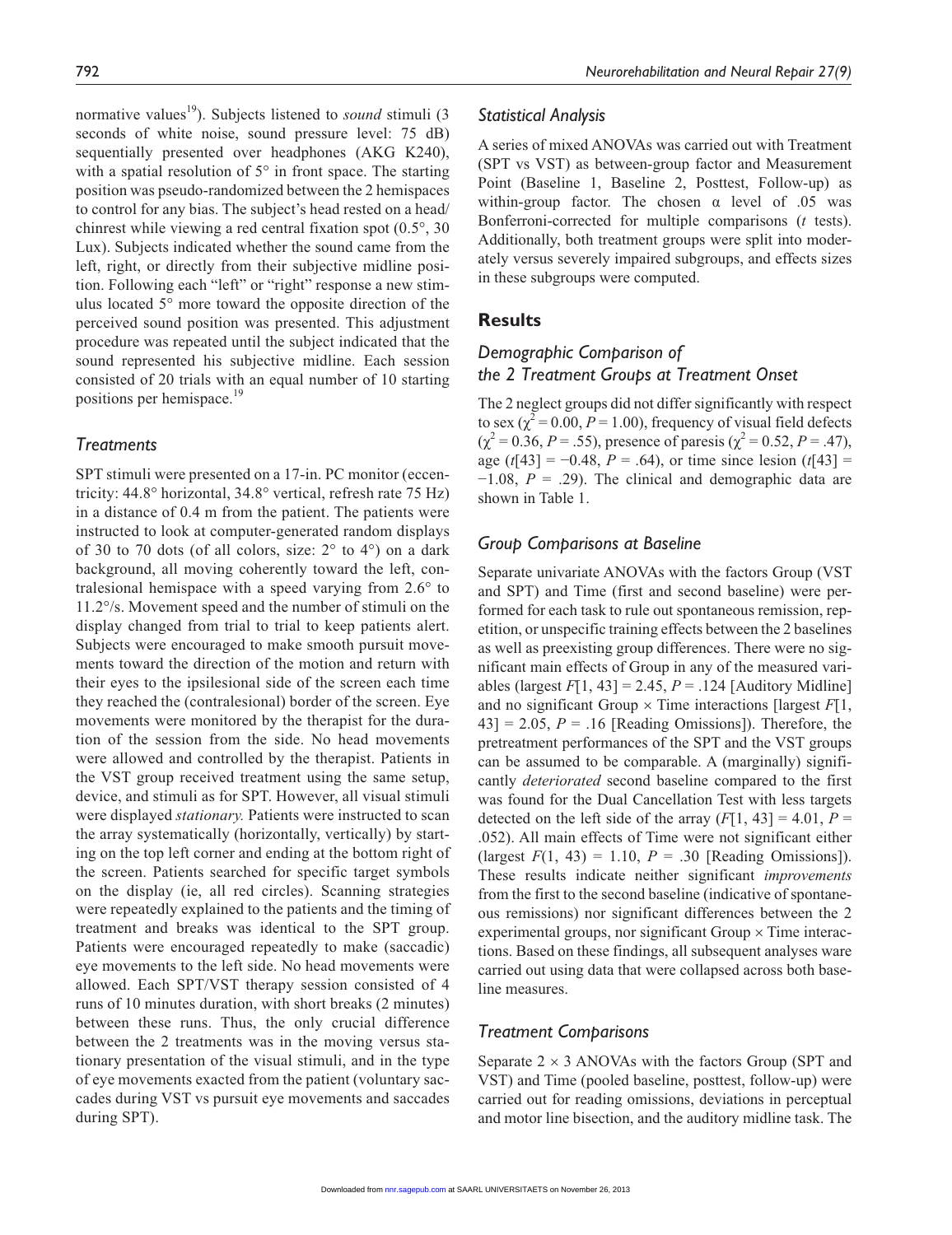

**Figure 2.** Effects of smooth pursuit training (SPT) and visual scanning training (VST) on the auditory midline task (A), paragraph reading (B), perceptual line bisection error (C), and motor line bisection error (D). Mean values and standard errors (black error bars) of the mean are reported.\*Significant with  $P < .05$  (see statistics for details). Dashed lines: normal cutoff.

omissions in the Single and Double Cancellation tasks were analyzed using  $2 \times 2 \times 3$  ANOVAs with the factors Group (SPT and VST), Side (left or right sided omissions), and Time (pooled baseline, posttreatment, and follow-up). Greenhouse–Geisser corrections were performed if the sphericity assumption had been violated.

#### *Auditory Midline*

There were significant main effects of Time (*F*[2, 86] = 7.22,  $P = .001$ ) and Group  $(F[1, 43] = 25.10, P = .001)$  as well as a significant Group  $\times$  Time interaction ( $F[2, 86]$ ) 6.29,  $P = .003$ ). A further simple main effect analysis revealed a significant effect for SPT  $(F[2, 42] = 15.31,$ *P* < .001,  $\eta_p^2 = 0.422$ ) but not for VST (*F*[2, 42] = 0.08, *P* = .919,  $\eta_p^2 = 0.004$ ). Paired comparisons showed a significant reduction of the rightward deviation in the auditory midline after SPT from baseline to posttest (mean difference = 8.45,

*P* < .001) and from baseline to follow-up (mean difference  $= 7.75, P < .001$ ; Figure 2A), but no difference from posttest to follow-up ( $P > .05$ ).

## *Paragraph Reading*

The ANOVA yielded a significant main effect of Time  $(F[1.58, 68.16] = 14.41, P < .001)$  as well as a significant Group  $\times$  Time interaction (*F*[1.58, 68.16] = 11.37, *P* = .052). There was no significant effect of Group (*F*[1, 43] = 1.60,  $P = .213$ ). The main effect analysis was significant for SPT  $(F[2, 42] = 22.20, P < .001, \eta_p^2 = 0.515)$ , but not VST  $(F[2, 42] = 1.27, P = .30, \eta_p^2 = 0.057)$ . Paired comparisons revealed a significant reduction of omissions after SPT from baseline to posttest (mean difference = 6.30,  $P < .001$ ) and to follow-up (mean difference = 7.12, *P* < .001; Figure 2B). Posttest and follow-up measures did not differ significantly  $(P > .05)$ .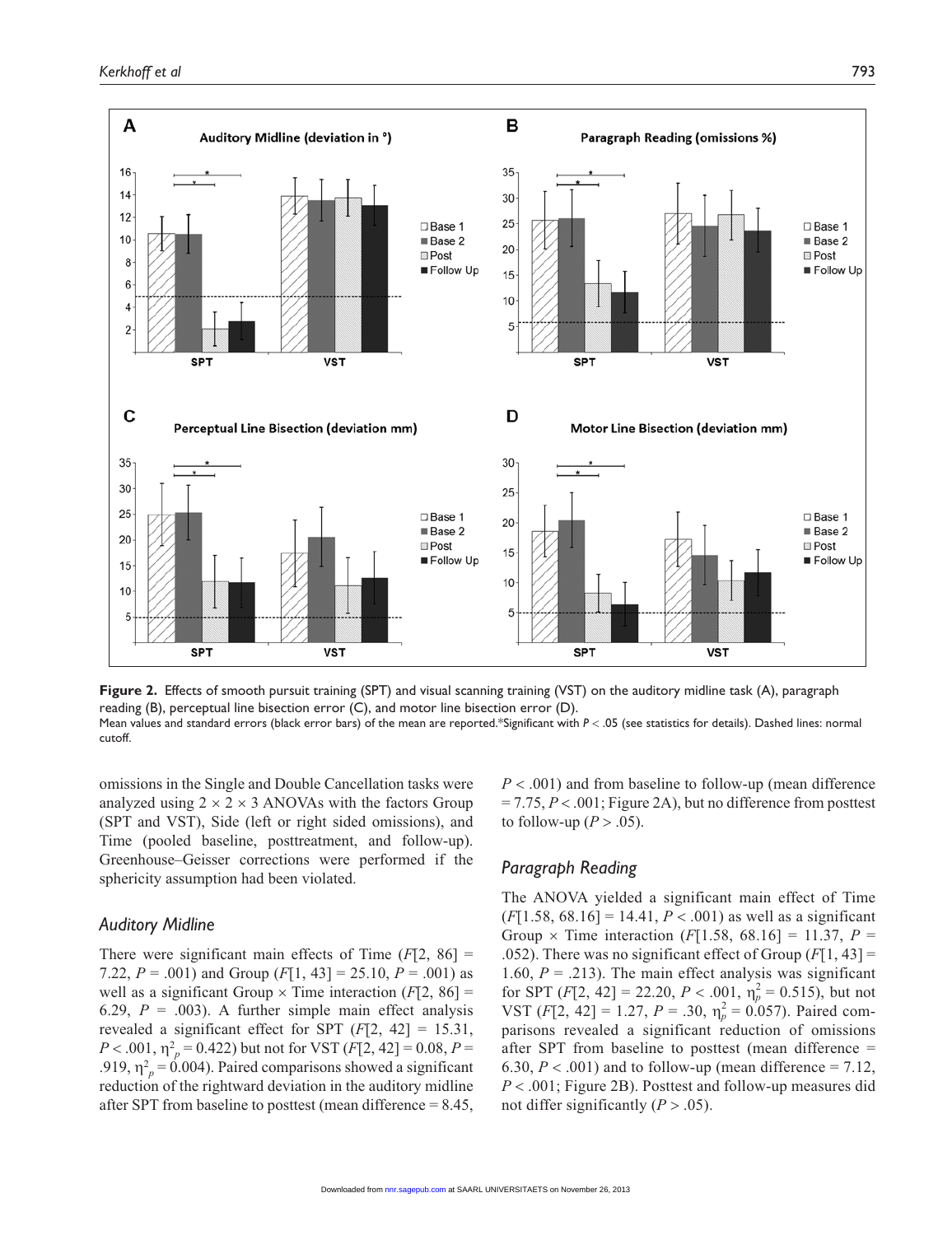#### *Perceptual Line Bisection*

There was a significant main effect of Time  $(F[1.39, 59.88] =$ 10.47,  $P = .001$ ) but no significant effect of Group ( $F[1, 43]$ )  $= 0.09, P = .77$ , nor a significant Group  $\times$  Time interaction  $(F[1.39, 59.88] = 1.04, P = .34)$  were found. The main effect analysis was significant for SPT  $(F[2, 42] = 5.90, P = .006,$  $\eta_p^2 = 0.219$ ) but not for VST (*F*[2, 42] = 1.47, *P* = .24,  $\eta_p^2$  = 0.065). Paired comparisons revealed a significant reduction of the rightward deviation after SPT from baseline to posttest (mean difference  $= 13.27$ ,  $P = .009$ ) and to follow-up (mean difference = 13.42,  $P = .004$ ; Figure 2C), while posttest and follow-up were not different  $(P > .05)$ .

#### *Motor Line Bisection*

For motor line bisection there was a significant main effect of Time  $(F[2, 86] = 11.37, P \le .001)$ . There was neither a significant Group effect  $(F[1, 43] = 0.69, P =$ .79) nor a significant Time × Group interaction (*F*[2, 86]  $= 2.38, P = .10$ ). A simple main effect analysis was significant for SPT  $(F[2, 42] = 8.07, P = .001, \eta_p^2 = 0.278)$ but not for VST  $(F[2, 42] = 1.37, P = .26, \eta_p^2 = 0.061)$ . Paired comparisons revealed a significant reduction of the rightward deviation after SPT from baseline to posttest (mean difference = 11.29,  $P = .002$ ) and to follow-up (mean difference = 13.12,  $P = .001$ ; Figure 2D), while posttest and follow-up did not differ  $(P > .05)$ .

#### *Single Digit Cancellation*

For the single digit cancellation task, a  $3 \times 2 \times 2$  ANOVA revealed significant main effects for Time (*F*[2, 86] = 14.37, *P* < .001), Side (*F*[1, 43] = 90.09, *P* < .001), and Group  $(F[1, 43] = 5.22, P = .027)$  as well as significant Group  $\times$ Time (*F*[2, 86] = 5.91, *P* = .004) and Side  $\times$  Time (*F*[2, 86]  $= 6.23, P = .003$ ) interactions. The Group  $\times$  Side (*F*[1, 43] = 0.96,  $P = .33$ ) and the Group  $\times$  Side  $\times$  Time interactions  $(F[2, 86] = 2.16, P = .12)$  were not significant. A simple main effect analysis was performed to examine the effects of the different treatments separately. These analyses revealed significant effects for the SPT treatment on the left side (*F*[2, 42] = 19.47, *P* < .001,  $\eta_p^2 = 0.481$ ) and on the right side (*F*[2, 42] = 6.23, *P* = .004,  $\eta_p^2 = 0.229$ ) of the Single Number Cancellation task. Paired comparisons yielded a significant reduction of left-sided (mean difference = 2.78,  $P < .001$ ) and a nonsignificant trend for a reduction of right-sided (mean difference  $= 0.90, P = .081$ ) omissions after SPT from baseline to posttest. Both comparisons between baseline and follow-up were significant as well (left-sided: mean difference = 2.94, *P* < .001; rightsided: mean difference =  $1.02$ ,  $P = .003$ ). No significant change was observed between posttest and follow-up (left/ right side  $P > .05$ ). There was no significant simple main

effect after VST, neither for left-sided (*F*[2, 42] = 1.02,  $P = .37$ ,  $\eta_p^2 = 0.046$ ) nor for right-sided (*F*[2, 42] = 0.30, *P*  $=$  .74,  $\eta_p^2 = 0.014$ ) omissions (Figure 3A and B).

#### *Double Digit Cancellation*

For double digit cancellation, a  $3 \times 2 \times 2$  ANOVA revealed significant main effects for Time (*F*[1.53, 65.79] = 22.07, *P* < .001), Side (*F*[1, 43] = 69.03, *P* < .001), Group (*F*[1, 43]  $= 4.08$ ,  $P = .050$ ), and significant Group  $\times$  Time (*F*[1.53, 65,79] = 16.22, *P* < .001), Side × Time (*F*[1.76, 75.55] = 7.08,  $P = .002$ ), and Group  $\times$  Side  $\times$  Time interactions  $(F[1.76, 75.55] = 3.66, P = .036$ . The Group  $\times$  Side interaction  $(F[1, 43] = 1.08, P = .30)$  was not significant. A simple main effect analysis revealed significant effects for the SPT treatment on the left side  $(F[2, 42] = 24.04, P <$ .001,  $\eta_p^2 = 0.537$ ) and on the right side of the array (*F*[2, 42]  $= 7.39, P = .002, \eta_p^2 = 0.260$ . Paired comparisons revealed a significant reduction of left-sided (mean difference = 7.23, *P* < .001) and right-sided (mean difference = 2.94, *P* = .001) omissions after SPT from baseline to posttest. Both comparisons between baseline and follow-up were also significant (left-sided: mean difference = 5.90, *P* < .001; right-sided: mean difference = 2.27, *P* = .007). No significant change was observed between posttest and follow-up (left/right side  $P > .05$ ).

Again, there was no significant simple main effect for VST observable, neither for left-sided (*F*[2, 42] = 2.34,  $P = .11$ ,  $\eta_p^2 = 0.10$ ) nor for right-sided (*F*[2, 42] = 0.280, *P* = .76,  $\eta_p^2 = 0.013$ ) omissions (Figure 3C and D).

# *Comparison of Effect Sizes for Subgroups With Mild Versus Severe Neglect*

To compare whether the efficacy of the treatments was modulated by the severity of neglect, the groups were divided by median split into mild or severe neglect for each dependent variable. Cohen's *d* was computed for the posttreatment and the follow-up measurements as compared to the pooled baselines before treatment, separately for all split dependent variables. Effect sizes were considerably higher for SPT than VST therapy, both in the visual *and* auditory modalities, and for both severity subgroups. Importantly, all effects of SPT remained stable at follow-up (Figure 4).

#### **Discussion**

This first RCT of pure SPT showed widespread therapeutic effects on visual neglect, which generalized across perceptual and visuomotor tasks. Importantly, SPT also reduced auditory neglect. Immediate transfer of SPT to daily life tasks was observed for the paragraph reading test although reading was not trained. Interestingly, the improvements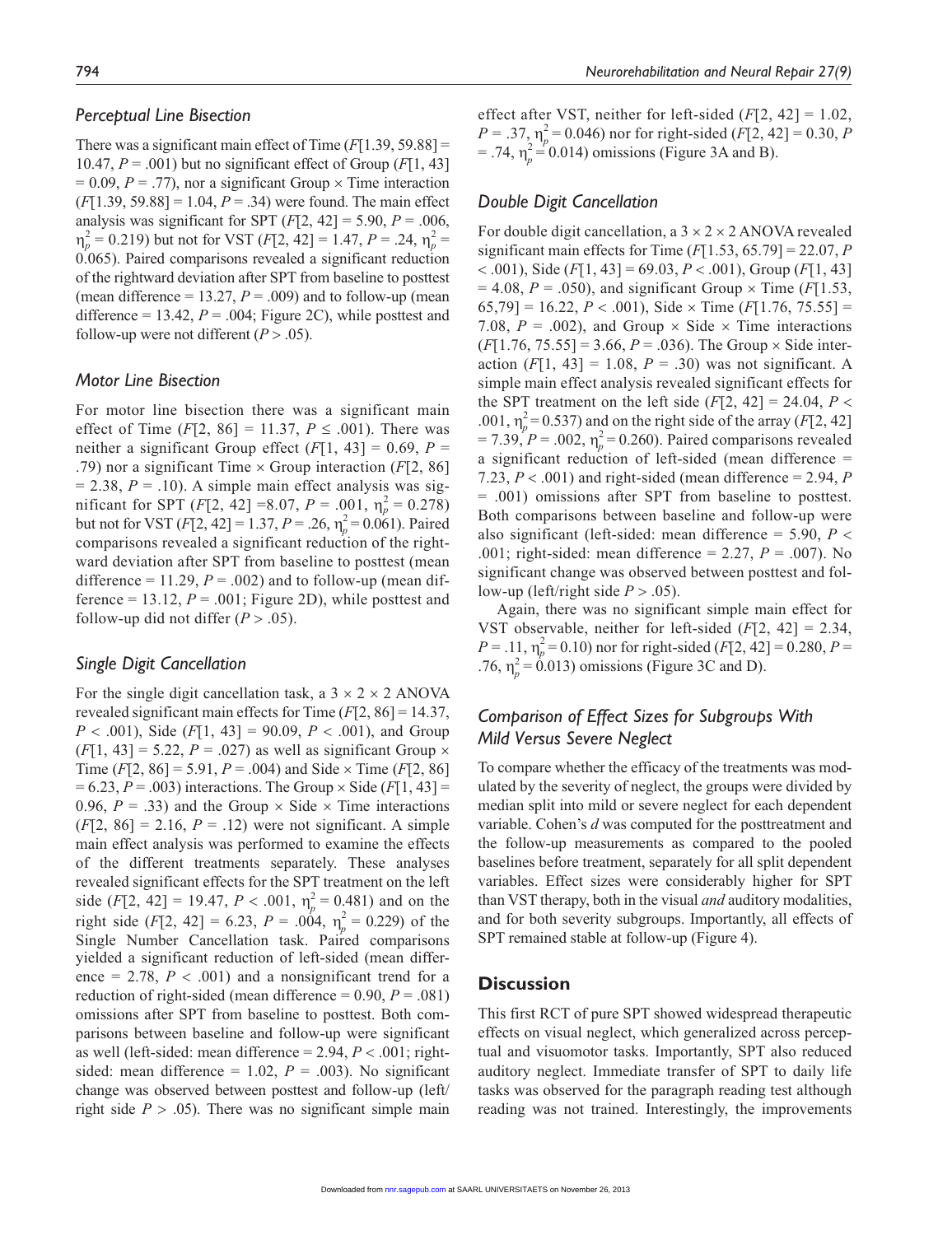

**Figure 3.** Effects of SPT and VST on the percentage of left-sided (A; contralesional) and right-sided (B; ipsilesional) omissions in single digit cancellation during 2 baseline measurements (Base 1, Base 2), after treatment (Post) and at follow-up. Analogue results for *dual* digit cancellation are shown for left-sided (C) and right-sided (D) omissions, respectively.

Mean values and standard errors of the mean (black error bars) are displayed. \*Significant with  $P < .05$  (see statistics for details). Note different scaling of *y*-axis in B, D as in A, C. Dashed lines: normal cutoff.

were strongest (Figure 3C and D) in the *dual* cancellation task, which may indicate improved attentional resources after SPT. In terms of efficacy, SPT was clearly more effective within this short treatment duration (5 hours) than conventional VST. Importantly, all effects of SPT remained stable at follow-up (Figure 4). Moreover, comparable treatment effects were obtained for moderately and severely impaired patients. By and large, these results concur with previous studies using similar methods for visual and tactile neglect,  $5-7,19,21$  and show for the first time that SPT significantly improves one component of auditory neglect: the auditory midline.

Functional imaging studies suggest a widespread activation of a cortico-subcortical network during OKS inducing smooth pursuit eye movements in healthy participants,  $24,32$  and hemianopia.<sup>33</sup> This network includes the occipitotemporal, parietal, insular and occipital cortex, basal ganglia, cerebellum, and the brain stem.<sup>23,24,32</sup>

Moreover, this network is involved in gaze and attentional shifts, $2^{3-25}$  which were explicit features of SPT. SPT may thus have improved neglect by recalibrating egocentric spatial orientation, $34$  thus correcting the pathological, ipsilesional neglect bias into a more symmetrical midline position, and facilitating attention shifts to the neglected side.<sup>35</sup> Additionally, SPT may have activated the vestibulo-ocular system via optokinetic nystagmus. The crossmodal effect is probably related to multimodal space representations.36 The parietal cortex is involved in visual/auditory space representations<sup>26</sup> and auditory-spatial attention shifts.37 It also contains a modality-independent priority map, which is believed to be involved in spatial neglect.<sup>38,39</sup> Visual motion may induce stronger treatment effects because of dynamic features contained in moving displays eliciting smooth pursuit<sup>40</sup> and the multiple brain regions involved in visual motion processing.<sup>41</sup>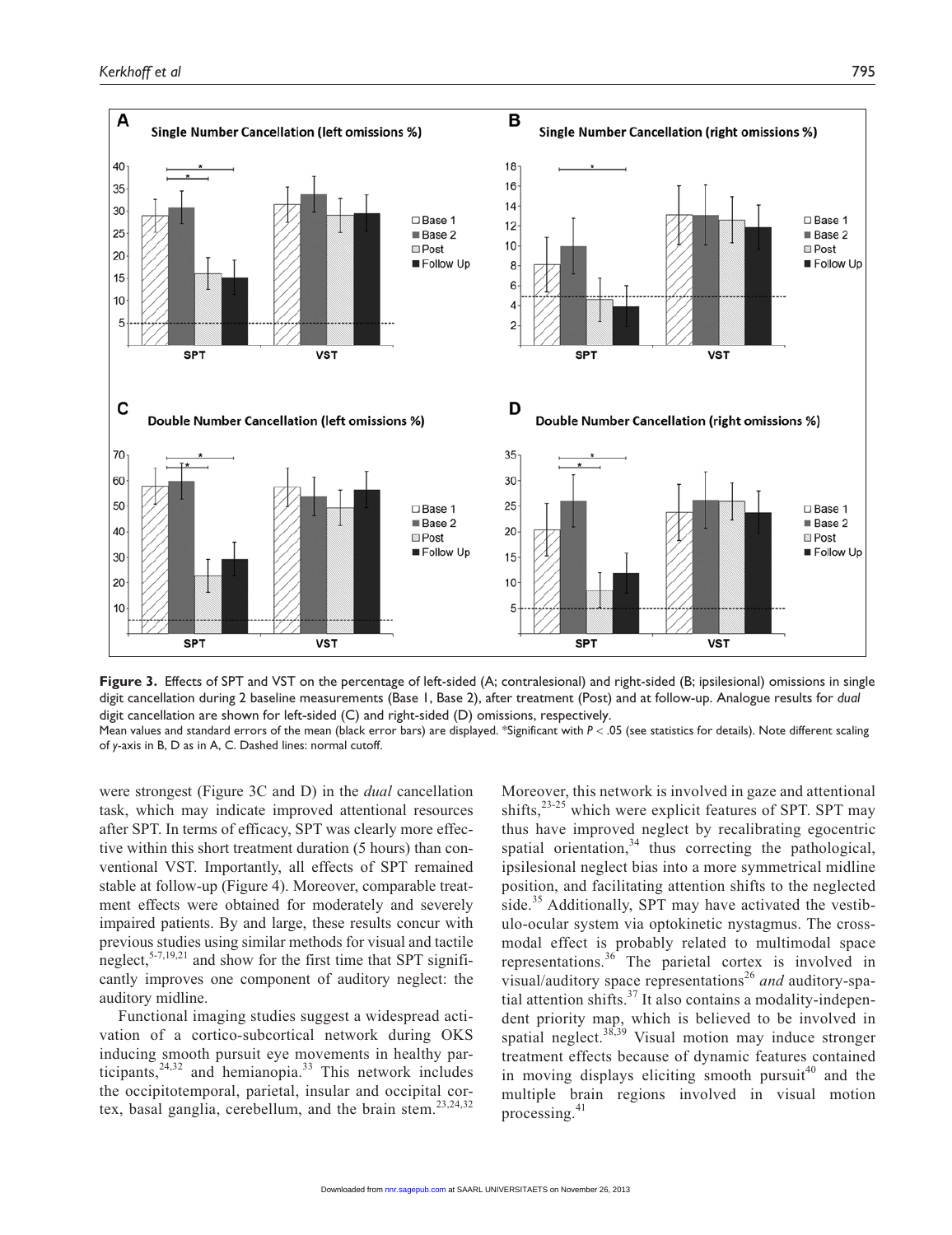

**Figure 4.** Mean effect sizes (Cohen's *d*) for the treatments and their stability in visual and auditory outcome measures, separately for mild versus severe neglect in the 2 treatment groups (VST = grey bars vs SPT = black bars). Negative bars indicate (nonsignificant) worsening of the performance.

A few limitations of our study should be mentioned: First, graphical overlays of MRI-lesion scans were not available, and functional outcome measures were not included. VST is the most often evaluated treatment for visuospatial neglect in neurorehabilitation.<sup>15</sup> Unfortunately, VST has several shortcomings such as no effect on *nonvisual* neglect (haptic $11$ ; auditory: current study), and the large number of necessary treatment sessions (20-40).<sup>34</sup> Moreover, no RCT is available documenting long-term efficacy of VST on functional disability. Therefore, more time- and modalityeffective therapies are required to accelerate behavioral recovery from visual neglect, and also from auditory neglect,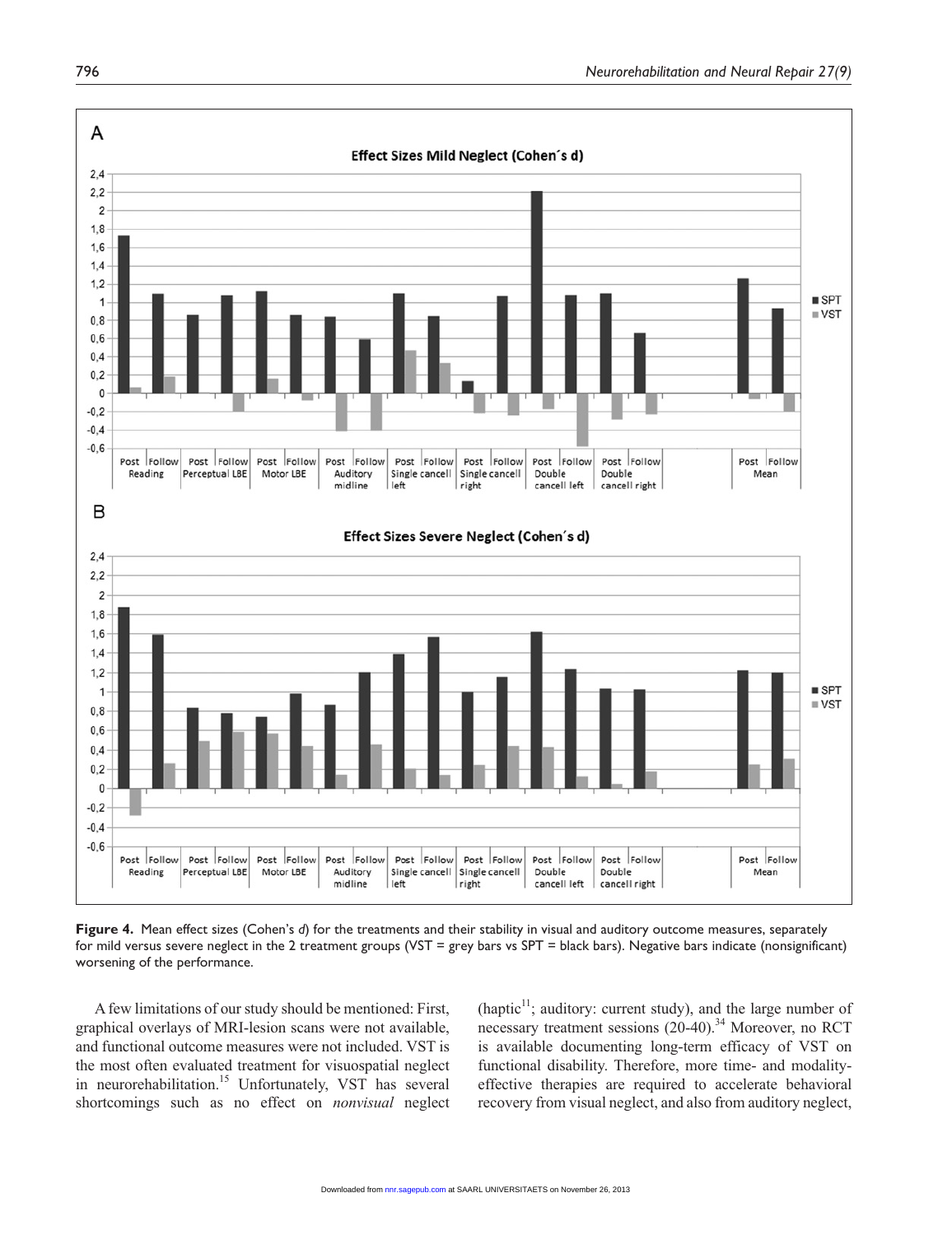body-related neglect,<sup>42,43</sup> and extinction phenomena.<sup>44</sup> SPT is one such candidate because it acts multimodally, quickly, and is easily applicable.

#### **Declaration of Conflicting Interests**

The author(s) declared no potential conflicts of interest with respect to the research, authorship, and/or publication of this article.

#### **Funding**

The author(s) received no financial support for the research, authorship, and/or publication of this article.

#### **References**

- 1. Husain M. Hemispatial neglect. In: Goldenberg G, Miller BV, eds. *Handbook of Clinical Neurology*. Amsterdam, Netherlands: Elsevier; 2008:359-372.
- 2. Rengachary J, He BJ, Shulman GL, Corbetta M. A behavioral analysis of spatial neglect and its recovery after stroke. *Front Hum Neurosci*. 2011;5:29.
- 3. Gialanella B, Monguzzi V, Santoro R, Rocchi S. Functional recovery after hemiplegia in patients with neglect: the rehabilitative role of anosognosia. *Stroke*. 2005;36:2687-2690.
- 4. Paolucci S, Antonucci G, Guariglia C, Magnotti L, Pizzamiglio L, Zoccolotti P. Facilitatory effect of neglect rehabilitation on the recovery of left hemiplegic stroke patients: a cross-over study. *J Neurol*. 1996;243:308-314.
- 5. Schröder A, Wist ER, Hömberg V. TENS and optokinetic stimulation in neglect therapy after cerebrovascular accident: a randomized controlled study. *Eur J Neurol*. 2008;15:922-927.
- 6. Kerkhoff G, Keller I, Ritter V, Marquardt C. Repetitive optokinetic stimulation with active tracking induces lasting recovery from visual neglect. *Restor Neurol Neurosci*. 2006;24:357-370.
- 7. Keller I, Lefin-Rank G, Losch J, Kerkhoff G. Combination of pursuit eye movement training with prism adaptation and arm movements in neglect therapy: a pilot study. *Neurorehabil Neural Repair*. 2009;23:58-66.
- 8. Robertson I, Manly T.Cognitive routes to the rehabilitation of unilateral neglect. In: Karnath HO, Milner AD, Vallar G, eds. *The Cognitive and Neural Bases of Spatial Neglect*. Oxford, England: Oxford University Press; 2002:365-374.
- 9. Sturm W, Thimm M, Kust J, Karbe H, Fink GR. Alertnesstraining in neglect: behavioral and imaging results. *Restor Neurol Neurosci*. 2006;24:371-384.
- 10. Harvey M, Hood B, North A, Robertson IH. The effects of visuomotor feedback training on the recovery of hemispatial neglect symptoms: assessment of a 2-week and follow-up intervention. *Neuropsychologia*. 2003;41:886-893.
- 11. Schindler I, Kerkhoff G, Karnath HO, Keller I, Goldenberg G. Neck muscle vibration induces lasting recovery in spatial neglect. *J Neurol Neurosurg Psychiatry*. 2002;73:412-419.
- 12. Shiraishi H, Yamakawa Y, Itou A, Muraki T, Asada T. Longterm effects of prism adaptation on chronic neglect after stroke. *NeuroRehabilitation*. 2008;23:137-151.
- 13. Cazzoli D, Muri RM, Schumacher R, et al. Theta burst stimulation reduces disability during the activities of daily living in spatial neglect. *Brain*. 2012;135:3426-3429.
- 14. Nyffeler T, Cazzoli D, Hess CW, Muri RM. One session of repeated parietal theta burst stimulation trains induces long-lasting improvement of visual neglect. *Stroke*. 2009;40:2791-2796.
- 15. Lincoln NB, Bowen A. The need for randomised treatment studies in neglect research. *Restor Neurol Neurosci*. 2006;24:401-408.
- 16. Langhorne P, Bernhardt J, Kwakkel G. Stroke rehabilitation. *Lancet*. 2011;377:1693-1702.
- 17. Turton AJ, O'Leary K, Gabb J, Woodward R, Gilchrist ID. A single blinded randomised controlled pilot trial of prism adaptation for improving self-care in stroke patients with neglect. *Neuropsychol Rehabil*. 2010;20:180-196.
- 18. Tanaka H, Hachisuka K, Ogata H. Sound lateralisation in patients with left or right cerebral hemispheric lesions: relation with unilateral visuospatial neglect. *J Neurol Neurosurg Psychiatry*. 1999;67:481-486.
- 19. Kerkhoff G, Keller I, Artinger F, et al. Recovery from auditory and visual neglect after optokinetic stimulation with pursuit eye movements—transient modulation and enduring treatment effects. *Neuropsychologia*. 2012;50:1164-1177.
- 20. Jacquin-Courtouis S, Rode G, Pavani F, et al. Effect of prism adaptation on left dichotic listening deficit in neglect patients: glasses to hear better? *Brain*. 2010;133:895-908.
- 21. Thimm M, Fink GR, Küst J, Karbe H, Willmes K, Sturm W. Recovery from hemineglect: differential neurobiological effects of optokinetic stimulation and alertness training. *Cortex*. 2009;45:850-862.
- 22. Rizzo M, Robin DA. Visual search in hemineglect: what stirs idle eyes. *Clin Vis Sci*. 1992;7:39-52.
- 23. Bense S, Janusch B, Vucurevic G, et al. Brainstem and cerebellar fMRI-activation during horizontal and vertical optokinetic stimulation. *Exp Brain Res*. 2006;174:312-323.
- 24. Dieterich M, Bucher SF, Seelos K, Brandt T. Horizontal or vertical optokinetic stimulation activates visual motionsensitive, ocular motor and vestibular cortex areas with right hemispheric dominance. An fMRI study. *Brain*. 1998;121:1479-1495.
- 25. Konen CS, Kleiser R, Seitz RJ, Bremmer F. An fMRI study of optokinetic nystagmus and smooth-pursuit eye movements in humans. *Exp Brain Res*. 2005;165:203-216.
- 26. Schlack A, Sterbing-D'Angelo SJ, Hartung K, Hoffmann KP, Bremmer F. Multisensory space representations in the macaque ventral intraparietal area. *J Neurosci*. 2005;25:4616-4625.
- 27. Funk J, Finke K, Reinhart S, et al. Effects of feedback-based visual line-orientation discrimination training for visuospatial disorders after stroke. *Neurorehabil Neural Repair*. 2013;27:142-152.
- 28. Machner B, Mah YH, Gorgoraptis N, Husain M. How reliable is repeated testing for hemispatial neglect? Implications for clinical follow-up and treatment trials. *J Neurol Neurosurg Psychiatry*. 2012;83:1032-1034.
- 29. Rapcsak SZ, Verfaellie M, Fleet WW, Heilman KM. Selective attention in hemispatial neglect. *Arch Neurol*. 1989;46:178-182.
- 30. Towle D, Lincoln NB. Use of the indented paragraph test with right hemisphere-damaged stroke patients. *Br J Clin Psychol*. 1991;30:37-45.
- 31. Reinhart S, Schindler I, Kerkhoff G. Optokinetic stimulation modulates space—but not word-based reading errors in neglect dyslexia. *Neuropsychologia*. 2011;49:2728-2735.